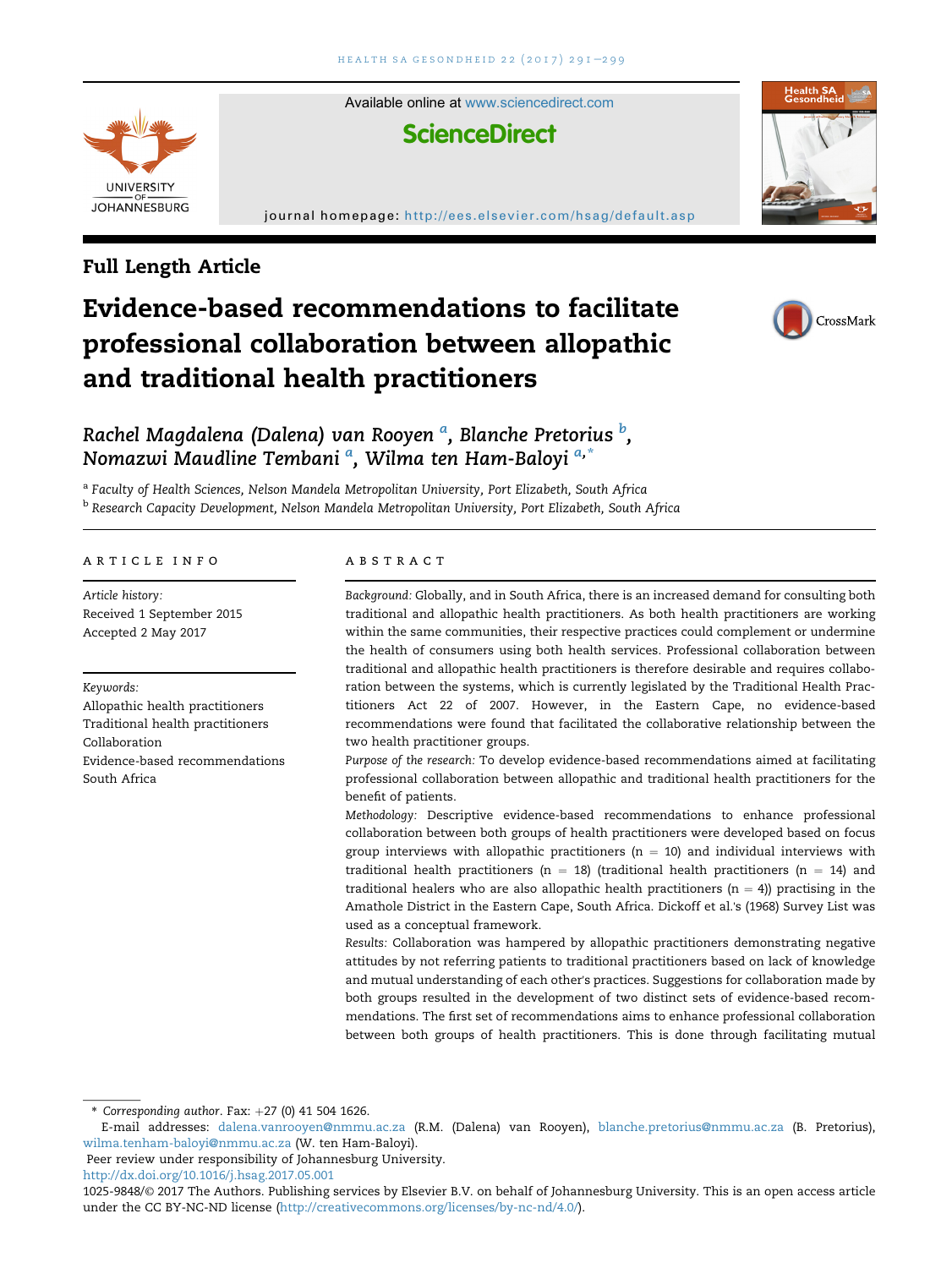understanding based on respect and acceptance between the different practitioners. The second set of recommendations aims to enhance professional collaboration through facilitating open communication between different practitioners.

Conclusion: These evidence-based recommendations can be used to facilitate professional collaboration between allopathic and traditional health practitioners resulting in mutual understanding and open communication, enhancing team work in a multi-professional environment, and ultimately leading to improved patient care.

© 2017 The Authors. Publishing services by Elsevier B.V. on behalf of Johannesburg University. This is an open access article under the CC BY-NC-ND license ([http://creativeco](http://creativecommons.org/licenses/by-nc-nd/4.0/) [mmons.org/licenses/by-nc-nd/4.0/\)](http://creativecommons.org/licenses/by-nc-nd/4.0/).

# 1. Introduction

Every society has various categories of health practitioners in place to maintain and restore well-being ([Figueras](#page-8-0) & [McKee,](#page-8-0) [2012\)](#page-8-0). These categories are influenced by differences in cultures and the health practitioners' understanding of health and disease. Globally, allopathic health practitioners are often approached by health care users. Allopathic healthcare includes healthcare delivered by physicians of all specialities, as well as recognised allied medical disciplines, for example, physiotherapists, and radiographers, and is generally characterised by the application of health science knowledge and technology to health and the healing process [\(World Health](#page-8-0) [Organization \(WHO\), 2001](#page-8-0)).

However, alternative health practices or traditional healing, which can include homoeopathy, western herbal medicine, reflexology or any mind-body medicine, are often used in parallel to allopathic health practitioners ([Frenkel, Ayre,](#page-8-0) [Carlson,](#page-8-0) & [Sierpina, 2008; Torri, 2012\)](#page-8-0). In South Africa, traditional healing is practised by traditional practitioners. These practitioners include traditional doctors, surgeons (Ixhwele) or herbalists who are predominantly men specialised in the use of herbal medicines ([Sorsdahl, Stein,](#page-8-0) & [Flisher, 2013\)](#page-8-0); diviners (Igqira) who are usually women who qualify after undergoing a process of acquiring the knowledge and skills of traditional healing [\(Steinglass, 2002\)](#page-8-0); faith healers who use the power of suggestion, prayer and faith in God to promote healing ([Cockerham, 2011\)](#page-8-0); and the traditional birth attendant/traditional midwife, who are females, having gone through birth themselves, with no formal training and who attends to women during pregnancy, labour and the post-natal period by using herbs to facilitate delivery as well as providing psychological support ([Austin, 2012; Owens-Ibie, 2011\)](#page-7-0). Another name often used by Southern African tribes for a traditional healer is Sangoma. A Sangoma has multiple roles as physician, counsellor, psychiatrist, and priest and fulfils those roles by connecting with the ancestors (amadlozi), preparing herbal medicines (muti), interpreting dreams, diagnosing illness through forecast with bones, and knowing how to heal both physical and spiritual illness ([McKay, 2015\)](#page-8-0). This study focusses on the traditional practitioners cross the various categories as mentioned above.

Globally and in Africa, for the last couple of decennia both health systems have been used increasingly as persons move from one sector of a healthcare system to another or by using both systems simultaneously ([Torri, 2012\)](#page-8-0). However, currently there is little to no collaboration between the two types of practitioners. For example, referrals are few, and are mostly from the traditional healers to the modern health sector and seldom in the other direction ([van Niekerk, Dladla, Gumbi,](#page-8-0) [Monareng,](#page-8-0) & [Thwala, 2014](#page-8-0)). Furthermore, the idea that traditional health practitioners must pass a litmus test in which they are scientifically scrutinised before they can be integrated into the national health services still exists. In spite of the prominent role that traditional medicine plays in healthcare it remains the least understood of all medical systems ([van Niekerk, 2012](#page-8-0)).

Professional collaboration between health systems, where both systems can complement each other, is therefore desirable, and involves a process of working together in a climate where these two parties provide mutual assistance and help to attain a common goal ([WHO, 2001](#page-8-0)). Professional collaboration is beneficial as it has shown to improve communication and increase mutual understanding between the two types of practitioners [\(Gqaleni et al., 2011](#page-8-0)). In addition, patient and disease information can be shared and better referrals can be achieved which leads to the improvement of health in the communities wherein both type of practitioners are practising ([Gqaleni et al., 2011](#page-8-0)). Therefore, the WHO urged its member states, including South Africa, to prepare specific legislation to govern the practice of traditional medicine as part of the national health legislation [\(WHO, 2001\)](#page-8-0). The promulgation of the Traditional Health Practitioners Act, Act 35 of 2004 (amended as Act 22 of 2007) [\(South Africa, 2008](#page-8-0)) by the South African government is the culmination thereof.

# 1.1. Problem statement

Although professional collaboration between both health groups of practitioners is meant to be legislated through the Traditional Health Practitioners Act 22 of 2007, in South Africa, including the Eastern Cape Province, there is no clear information as to how allopathic health practitioners have been collaborating with traditional health practitioners. In South Africa, collaboration between these two types of practitioners is specifically beneficial because of the potential for traditional health practitioners to serve as a critical component of a comprehensive health care strategy ([Mbatha, Street, Ngcobo,](#page-8-0) & [Nqaleni, 2012\)](#page-8-0). For example, traditional health practitioners could play a significant role in the management and treatment of the most devastating and life-threatening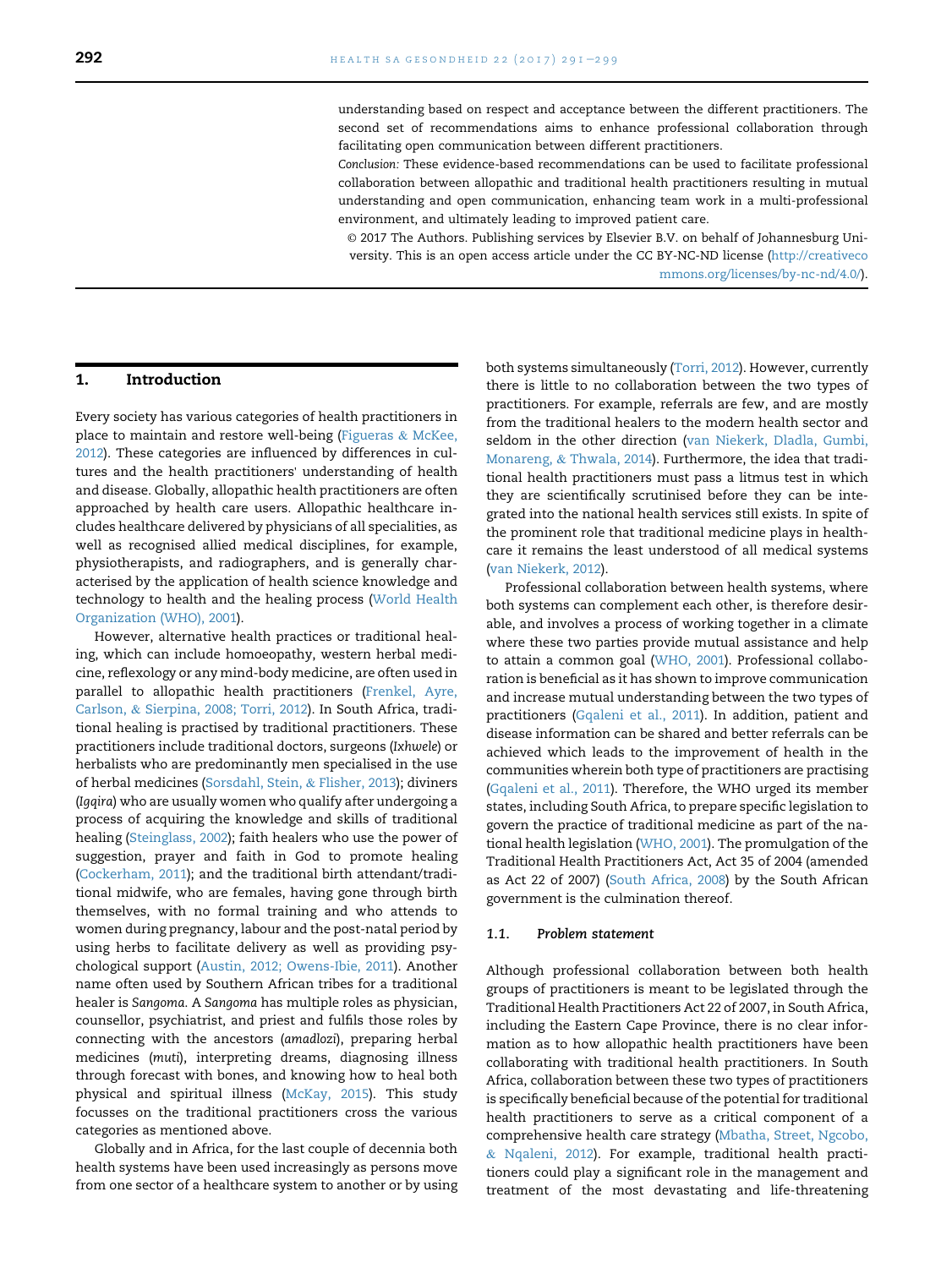"

diseases such as HIV and AIDS, tuberculosis, malaria, diabetes mellitus and cancer as they promote the use of natural plantbased remedies which have shown significant health benefits [\(Street](#page-8-0) & [Prinsloo, 2013](#page-8-0)). Although promotion of the collaboration between the two groups of practitioners is done in the Traditional Health Practitioners Act (Act 22 of 2007), no formal evidence-based recommendations could be found to facilitate collaboration between allopathic and traditional health practitioners which could assist in optimising and complementing healthcare delivery in South Africa.

The following research question was therefore posed: "

How could professional collaboration between allopathic and traditional health practitioners be facilitated to optimise healthcare delivery in the Eastern Cape?"

# 1.2. Aim and objectives

The aim of this paper is to provide a detailed description of the evidence-based recommendations (hereafter referred to as 'recommendations') aimed at facilitating professional collaboration between allopathic and traditional health practitioners in a health district in the Eastern Cape, South Africa.

#### 1.3. Definition of key concepts

#### 1.3.1. Allopathic health practitioner

A practitioner is someone involved in a usually skilled job or activity. Allopathic health practitioners are those trained in scientific medicine whose positions are upheld by law and include doctors, nurses and recognised allied medical professionals like radiographers and physiotherapists ([van](#page-8-0) [Niekerk et al., 2014\)](#page-8-0). In this study allopathic health practitioners are referred to practitioners such as registered nurses, medical practitioners and pharmacists that are working in South African healthcare settings.

#### 1.3.2. Collaboration

The [WHO \(2001\)](#page-8-0) defines collaboration as a process of working together in a climate where two parties provide mutual assistance and help to attain a common goal. In this study collaboration refers to the collaboration between allopathic health practittioners and traditional health practitioners.

#### 1.3.3. Recommendations

Recommendations can be referred to as rules or instructions about the best course of action, specifically when put forward to an authority ([Longman, 2009\)](#page-8-0). In this study recommendations were developed to facilitate professional collaboration through mutual understanding and communication.

# 1.3.4. Traditional health practitioner

Traditional health practitioner refers to a person registered or required to be registered in terms of the Traditional Health Practitioners Act, Act No. 22 of 2007 as a traditional birth attendant, traditional surgeon, diviner and herbalist [\(South](#page-8-0) [Africa, 2008](#page-8-0)). Faith healers are not mentioned in the Act as they use the power of suggestion, prayer and faith in God to promote healing ([Cockerham, 2011\)](#page-8-0). In this study the term "traditional healer" and "traditional health practitioner" will be used interchangeably each time referring to the practitioners in the traditional African medicine context.

# 2. Design and methods

The recommendations were based on the results of focus group discussions with allopathic health practitioners ( $n = 10$ ) and individual interviews with traditional health practitioners  $(n = 14)$  and traditional healers who are also allopathic health practitioners ( $n = 4$ ) practising in the Amathole District in the Eastern Cape, South Africa. The interviews revealed that both allopathic and traditional health practitioners experienced negative attitudes towards each other. Participants suggested that mutual understanding through changing attitudes towards each other and communication is crucial for effective collaboration between the two types of practitioners. For detailed findings please be referred to [van Rooyen, Pretorius,](#page-8-0) [Tembani, and ten Ham \(2015\)](#page-8-0).

The conceptual framework used for the development of the recommendations is [Dickoff, James and Wiedenbach](#page-8-0) [\(1968\)](#page-8-0)'s Survey List. This method will be explained in the following sections.

# 2.1. Procedures

The process of the development of the recommendations will be described.

A survey list by [Dickoff et al. \(1968\)](#page-8-0) was used as the conceptual framework to develop the recommendations. The survey list has six ways of looking at an activity (in this study facilitating collaboration between the two types of practitioners by means of the recommendations) in the hope of revealing different features as point of view shifts ([Dickoff](#page-8-0) [et al., 1968](#page-8-0)). These six aspects are:

- (i) Agency or agent: Who or what performs the activity?
- (ii) Patiency or recipiency: Who or what is the recipient of the activity?
- (iii) Framework: In what context is the activity performed?
- (iv) Terminus: What is the end point of the activity?
- (v) Procedure: What is the guiding procedure, technique, or protocol of the activity?
- (vi) Dynamics: What is the energy source for the activity?

The aspects are explained in the context of the study.

# 2.1.1. Agency or agent

The agent is the individual who executes or facilitates the goal-directed activity. In this case the general manager who is in charge of district health services in the Eastern Cape Department of Health as agent of change will facilitate the process of operationalising the recommendations to promote collaboration between allopathic and traditional health practitioners. This manager will present the strategies to his/her colleagues in the provincial office of the Eastern Cape Department of Health and to senior managers responsible for health programmes that utilise traditional health practitioners. The agent will also create awareness about the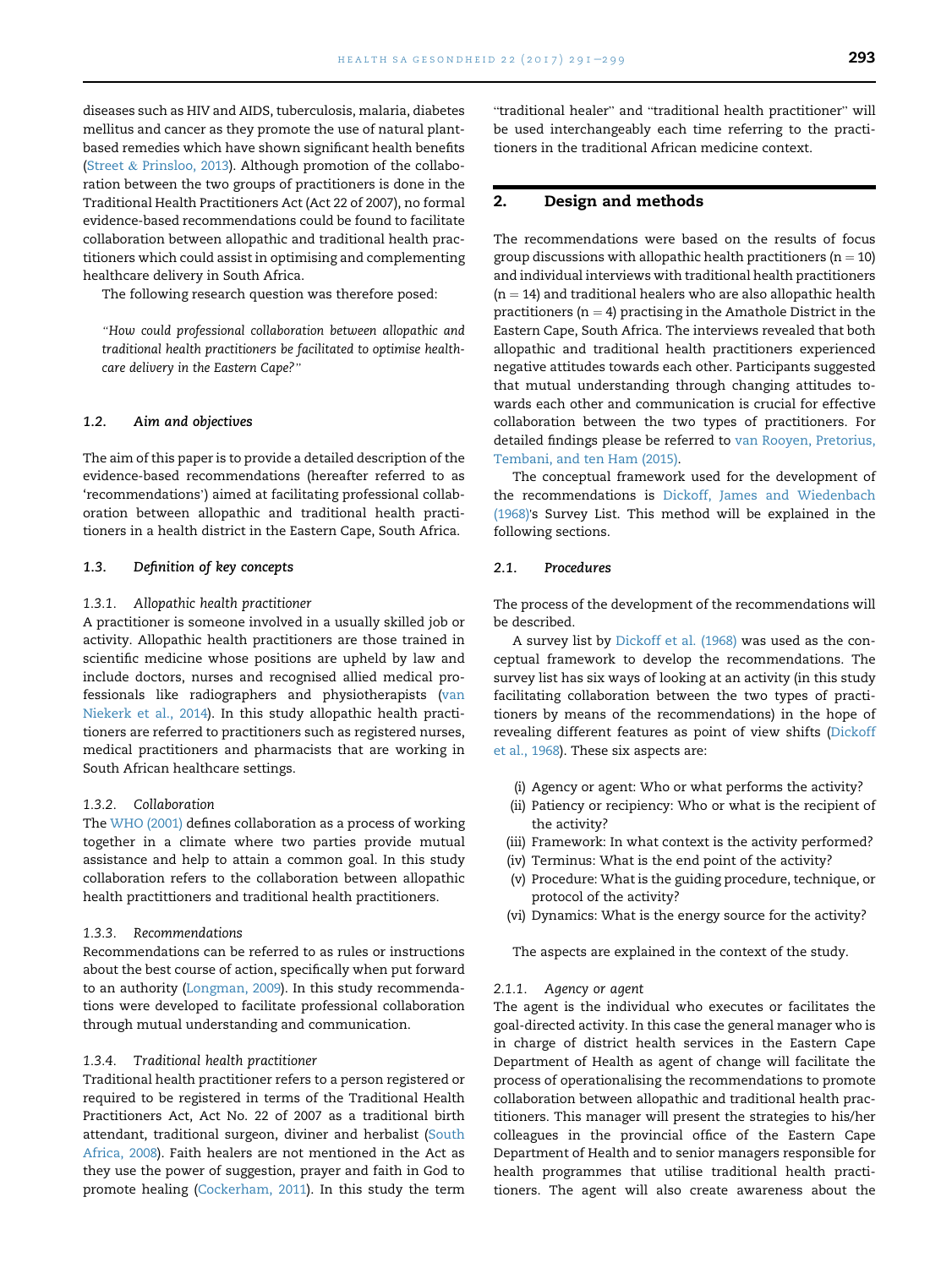recommendations among traditional health practitioners themselves.

#### 2.1.2. Patiency or recipiency

Under a theoretical notion of a recipient of an activity are included all those persons who receive action from agents or who are receptive to activity that has a specified terminus ([Dickoff et al., 1968\)](#page-8-0). The recipients of the recommendations in this study are two groups of health practitioners namely, the traditional health practitioners and allopathic health practitioners. Recipients should have analytical minds as they will in turn be agents of change to their patients, colleagues, communities and community-based organisations. It is expected that some recipients will reject the recommendations. The agent must therefore be vigilant and sensitive when implementing the proposed collaboration recommendations.

# 2.1.3. Framework

The framework provides a context or setting in which the activity is performed. The setting where the study was conducted was the Amathole District that is made up of five Local Service Areas or health sub-districts, namely, Amahlathi, Nkonkobe, Buffalo City, Mbashe and Mnquma. The major towns in these Local Service Areas are Keiskammahoek, Alice, East London, Idutywa and Butterworth respectively. The District comprises of 39% of the population living in urban areas and 61% of the population living in rural areas. The study was conducted within the context of a healthcare delivery system that emphasises the primary healthcare approach, serving a population of approximately 1.7 million. Health services in the Amathole District Municipality are provided by allopathic health practitioners in one hospital complex (East London Hospital Complex), eleven district hospitals, seven community health centres and two-hundred- and-eight fixed clinics.

The numbers for traditional health practitioners practicing in this municipality are unknown as the registration process is not completed yet, but these type of practitioners are also serving the local population.

# 2.1.4. Terminus

In the present study, the terminus or endpoint of the activity is the effective collaboration between allopathic and traditional health practitioners. This is the aim of the recommendations.

# 2.1.5. Procedure

The function of a procedure as outlined by [Dickoff et al. \(1968\)](#page-8-0) is to provide sufficient detail to enable an activity to be carried out, to serve as a safeguard to agent or recipient and organisation. Where there is danger to the recipient, agent or institution, very determinant procedures may be desirable and where peripheral knowledge of a likely agent is somewhat limited, again explicit, rote-like procedures are advisable in order to safeguard performance of the procedure. Although there is no potential danger in implementing the proposed strategies, the procedure for implementation of the proposed recommendations to facilitate collaboration between traditional and allopathic health practitioners will have to be explicit and according to legislative and ethical principles as knowledge about traditional healing in general is limited.

#### 2.1.6. Dynamics

In explaining the concept of dynamics, [Dickoff et al. \(1968\)](#page-8-0) assert that the aspect of dynamics of an activity emphasises the power sources for that activity. Power sources can be physical, chemical, biological or psychological. In this study the implementing agent, which is the General Manager who is in charge of district health services in the Eastern Cape Department of Health, has both physical and psychological power sources. This agent need to be energetic, enthusiastic and motivated to have traditional health services established and optimally functional. The agent has the advantage of enjoying a sound working relationship with the National General Secretary of the Traditional Healers Association.

# 2.1.7. Developing the recommendations

After the framework was developed, the recommendations were developed based on combining the themes from the interviews with both allopathic health practitioners and traditional health practitioners. The purpose of combining the themes of both types of interviews were for data completeness ([Adami, 2005](#page-7-0)). For example, for the recommendations with the aim of facilitating collaboration and enhancing their implementation, the recommendations needed to be based on both type of practitioner's perspective in order to create an in-depth understanding of the phenomena of collaboration and issues facilitating or hindering this collaboration. A discussion of the themes and the developed recommendations is outlined below (see section [3](#page-4-0) [Results and discussion](#page-4-0)).

#### 2.2. Ethical considerations

The ethical acceptability of the study was ensured throughout the research process. Ethical clearance was obtained from the relevant university (ethics number H2004-HEA-NUR-001), as well as the Eastern Cape Department of Health. Furthermore, for the qualitative data, the following ethical principles were considered: anonymity by identification of participants by numbers; confidentiality by not stating the participant's name in any of the records used in this study; and freedom from exploitation and deception by not withholding information or offering incorrect information to the participants about the study.

# 2.3. Trustworthiness

Guba's model (as described by [Krefting, 1991](#page-8-0)), which mentions four criteria of trustworthiness, namely, credibility, applicability, consistency and confirmability, was used. Some of these criteria were used by the researcher in this study to increase trustworthiness. Credibility and applicability of the recommendations was ensured through triangulation by conducting interviews with different categories of traditional health practitioners and different categories of allopathic health practitioners and combining the themes from these interviews for the recommendations. Credibility was further ensured by selecting an appropriate conceptual framework to base the recommendations on [\(Creswell,](#page-8-0) [2009](#page-8-0)).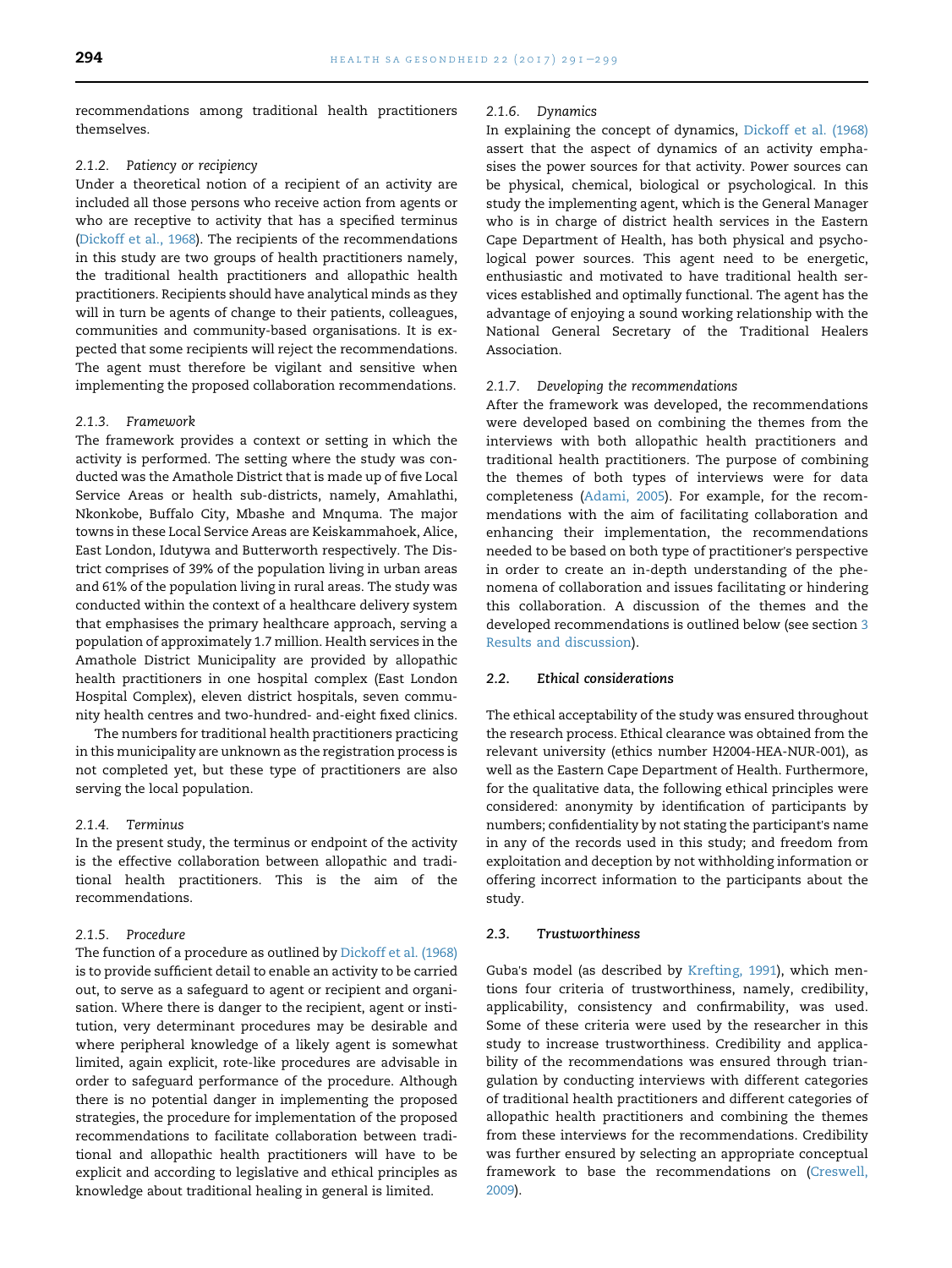# <span id="page-4-0"></span>3. Results and discussion

The themes from the interviews with allopathic health practitioners and traditional health practitioners that were used for the recommendations will be outlined in [Table 1](#page-5-0) (for full details of the findings of the interviews please refer to [van](#page-8-0) [Rooyen et al., 2015](#page-8-0)).

The two different sets of recommendations that were informed by the findings are discussed as follows:

# 3.1. First set of recommendations: facilitate mutual understanding based on respect and acceptance between the different practitioners

From the findings, allopathic health practitioners had a negative attitude towards traditional health practitioners, which could explain the one-sided referral system that the traditional health practitioners expressed concerns about. This one-sided referral system was also confirmed by [van](#page-8-0) [Niekerk et al. \(2014\)](#page-8-0), who found that the majority of traditional health practitioners would refer to allopathic health practitioners, but only a few of the allopathic health practitioners would refer to traditional health practitioners. Contributing factors could be the lack of understanding and knowledge about each other's practices [\(van Niekerk et al.,](#page-8-0) [2014](#page-8-0)).

Based on the findings, this first set of recommendations aims to facilitate an attitude of mutual understanding based on respect and acceptance. To facilitate this attitude, the recommendations can be implemented by validating traditional health practitioners' practices. This set of recommendations, guided by the suggestions participants offered to include traditional health practitioners in governing health structures, are in line with previous recommendations suggested internationally by the WHO. The WHO recommends to review each country's national regulation of traditional medicine; reinforcing; or establishing structures to regulate traditional medicine practice; supporting scientific research of traditional medicines; and accelerating the integration of traditional medicine into national health system ([WHO,](#page-8-0) [2005b](#page-8-0)). For South Africa, the integration of traditional medicine into the national health system and authentication of traditional practitioners was, for example, also outlined in previous studies. These studies support the role traditional health practitioners can play to enhance primary health care as for instance HIV/AIDS counsellors due to their prominence and trustworthiness in the community ([Mbatha, 2012; Richter,](#page-8-0) [2003](#page-8-0)).

Registration and verification were mentioned by the participants as one of the means to validate traditional health practitioners' practices. Registration with the Traditional Health Practitioners Council was also mentioned by [Solomon,](#page-8-0) [Graves and Catherwood \(2015\)](#page-8-0) as a means to provide safeguards and credibility for both groups of health professionals, as well as patients. This registration should have clear and unambiguous criteria and continuous development should be encouraged. Furthermore, this would require support from national, provincial and local structures in terms of creating platforms for educational development, as well as provision

for administration and possible costs that registration may cause. Currently, as proposed in the Traditional Health Practitioners Act all traditional healers need to register with the Traditional Health Practitioners Council and pay a R200 fee for a certificate before being able to practise [\(South Africa, 2008](#page-8-0)). The criteria that need to be met for traditional health practitioners to register include: being a South African citizen; providing character references from people unrelated to the applicant; and proof of qualifications [\(South Africa, 2008](#page-8-0)). Besides that credibility could be enhanced, the implementation of this process may impose some challenges. For example, the criteria should have sufficient detail to be implemented and applied equality to each applicant. Providing qualifications could also pose a challenge as it is not clear which qualifications are required per category of health practitioner and whether traditional health practitioners will have to submit their original qualifications. The stipulated criteria should also be communicated in detail to the traditional health practitioners by the Council in order to smoothen the process of registration and avoid confusion. On the other hand, the criteria must be realistic. Furthermore, logistically, there should be several ways in which paying of (annual) registration fees can be paid to avoid travelling in order to pay.

Recognition and accreditation of training institutions for traditional health practitioners were also suggested. Accreditation ensures that quality education is provided ([WHO,](#page-8-0) [2005a](#page-8-0)). However, in order for education institutions to be accredited, certain standards and criteria for accreditation of such institutions need to be developed and implemented nationally. Furthermore, for an educational institution to be accredited, the training and teaching of traditional practices provided at those institutions should conform to minimum standards proposed by the WHO and other organisations [\(Walwyn](#page-8-0) & [Maitshotlo, 2010; WHO, 2005b\)](#page-8-0).

Training of traditional health practitioners should be given according to the category of traditional health practitioner and based on the specific requirement per category. Clarity is required regarding the practicalities of the how, when and where of the training should be given. However, currently, the Traditional Practitioners Act ([South Africa, 2008\)](#page-8-0) does not specify this.

Moreover, in order for traditional healing to be included in the curriculum of allopathic health practitioners, as recommended by some of the participants, the training should be evidence-based. Testing the efficacy of traditional medicines used by traditional healers could enhance the evidence base relating to traditional medicine. Testing of traditional medicines was also mentioned as one of the means to enhance credibility of the traditional health practitioner. According to [Kirksey \(2007\)](#page-8-0), studies have been undertaken to test the effectiveness of herbal medication. However, sample sizes were small and little research has been done regarding the effectiveness of herbal medication. Therefore, a need for more research to investigate the effectiveness of herbal medicines, preferably rigorous randomized controlled trials using large samples, is needed. Other forms of traditional healing such as prayer, connecting with the spirit world, and rituals also require more research by means of rigorous qualitative studies to understand these phenomena and how they could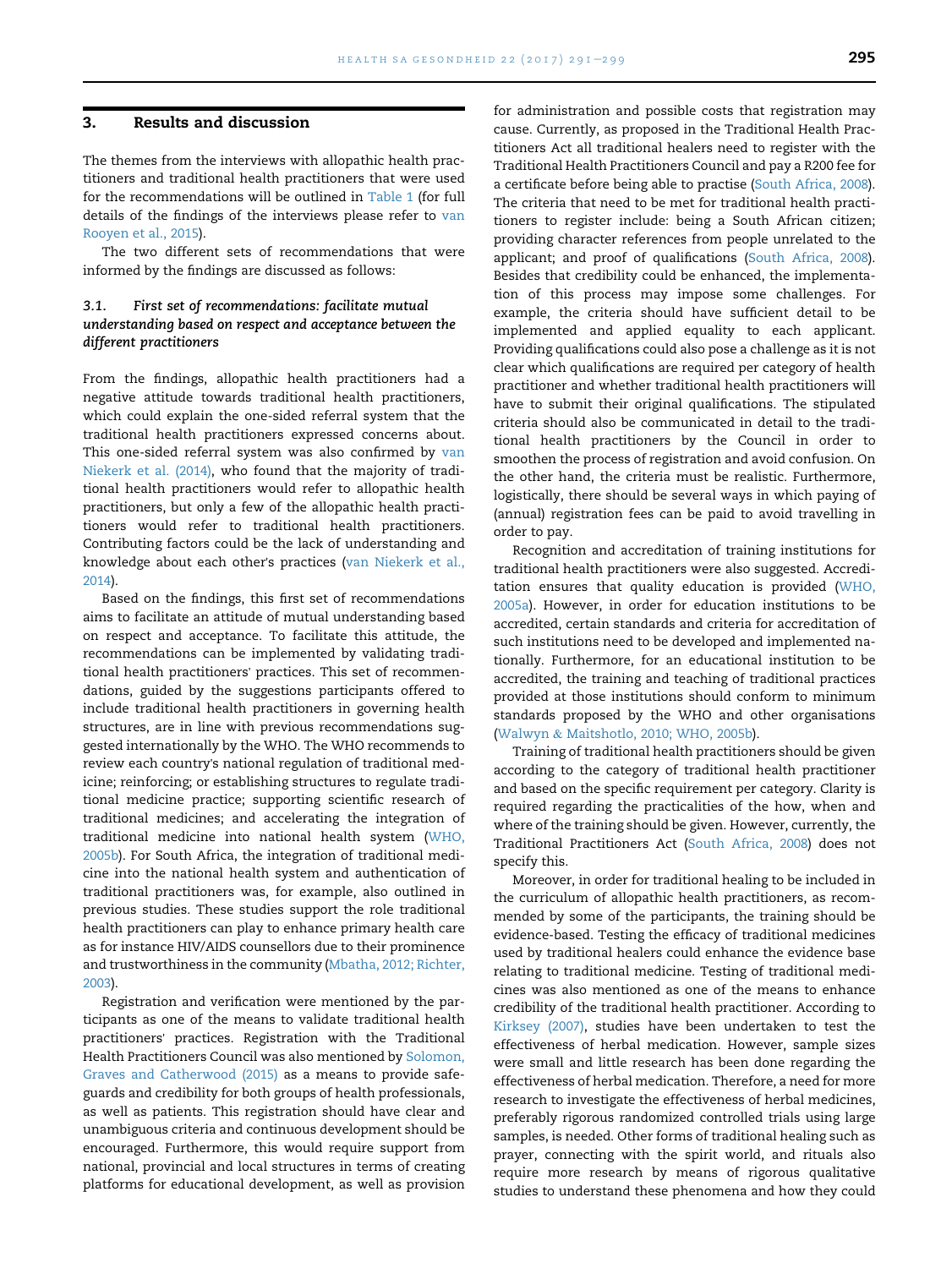<span id="page-5-0"></span>

| Table 1 – Evidence-based recommendations for allopathic and traditional health practitioners to facilitate professional collaboration through mutual understanding and<br>communication.                      |                                                                                                                                                                                                                                                                                                                                                                                                                                                                                                                                                                                                                                   |                                                         |                                                                                                                                                                                                                                                                                                                                                                                                                                                                                                                                                                                                                                                                                 |
|---------------------------------------------------------------------------------------------------------------------------------------------------------------------------------------------------------------|-----------------------------------------------------------------------------------------------------------------------------------------------------------------------------------------------------------------------------------------------------------------------------------------------------------------------------------------------------------------------------------------------------------------------------------------------------------------------------------------------------------------------------------------------------------------------------------------------------------------------------------|---------------------------------------------------------|---------------------------------------------------------------------------------------------------------------------------------------------------------------------------------------------------------------------------------------------------------------------------------------------------------------------------------------------------------------------------------------------------------------------------------------------------------------------------------------------------------------------------------------------------------------------------------------------------------------------------------------------------------------------------------|
| Key findings from<br>interviews                                                                                                                                                                               | Rationale for recommendations                                                                                                                                                                                                                                                                                                                                                                                                                                                                                                                                                                                                     | Actions                                                 | Suggested implementation<br>mechanisms                                                                                                                                                                                                                                                                                                                                                                                                                                                                                                                                                                                                                                          |
| The working relationship<br>between<br>allopathic and traditional<br>health<br>practitioners was<br>characterized by a<br>negative attitude toward<br>each other<br>and a one-sided referral<br>system        | First set of recommendations: Facilitate mutual understanding based on respect and acceptance between the different practitioners<br>To instil mutual understanding based on<br>respect<br>and acceptance, reaching consensus on areas of<br>collaboration, which will assist in changing the<br>feelings, thoughts and behaviour associated<br>with suspicion and mistrust inherent in the<br>negative attitude that each group of health<br>practitioners had toward each other                                                                                                                                                 | Authenticate traditional health<br>practitioners        | Authenticate traditional health practitioners<br>through:<br>• Registration with the Traditional Health Practi-<br>tioners Council<br>• Verification process<br>• Recognition and accreditation of training in-<br>stitutions for traditional healers<br>• Inclusion of traditional healing in the curriculum<br>of allopathic health practitioners<br>• Testing the efficacy of traditional medicines used<br>by traditional healers<br>• Keeping a record of patients consulted by tradi-<br>tional health practitioners in order to facilitate<br>their credibility as a cadre of healers<br>• Including traditional health practitioners in<br>Health Governance Structures |
| There were no formalised<br>communication<br>forums between traditional<br>and allopathic<br>health practitioners except<br>limited between<br>allopathic health<br>practitioners and traditional<br>surgeons | Second set of recommendations: Facilitate open communication between different practitioners<br>To articulate and address knowledge gaps and<br>avoid health practices which were harmful to<br>healers and their users, clarify roles and<br>eliminate unrealistic expectations by<br>disseminating information through a variety<br>of media/communication relating to the<br>practices<br>of the Traditional Health Practitioners and the<br>recommendations developed, as well as safe<br>practices<br>and discussing ways how collaboration should<br>be<br>established and enhanced between both groups<br>of practitioners | Developing a variety of platforms<br>for communica-tion | • Disseminate information regarding the proposed<br>collaboration between allopathic and traditional<br>health practitioners through:<br>• Conducting meetings<br>• Radio talks<br>• Conducting campaigns and stakeholder forums<br>• Hosting of open days by both traditional and al-<br>lopathic health practitioners<br>•Sharing information through publications in pro-<br>fessional journals, conferences and formal<br>workshops                                                                                                                                                                                                                                         |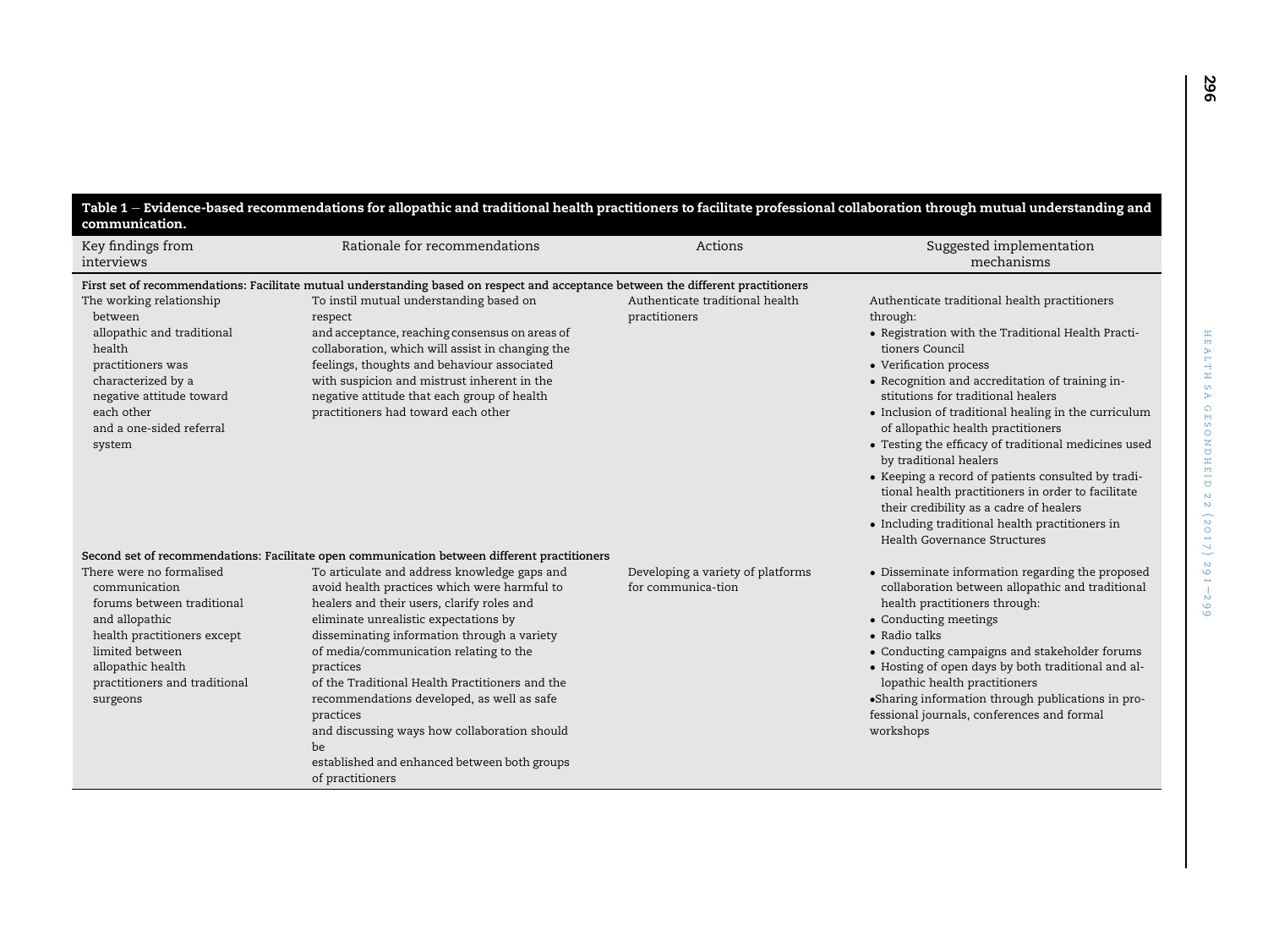contribute to the allopathic health system. Keeping a record of patients consulted by traditional health practitioners in order to facilitate their credibility as a cadre of healers was also mentioned by the practitioners. [Walwyn and Maitshotlo](#page-8-0) [\(2010\)](#page-8-0) in their study regarding the role of South African traditional health practitioners' practices and use of herbal medicine in the treatment of HIV/AIDS also recommended record keeping as a means of quality control. They also recommended that traditional healers label the herbs they used. Record keeping of people using traditional health services should also be included in the training of traditional health practitioners.

The WHO developed guidelines for training traditional health practitioners in Primary Health Care. The guidelines give broad instructions and can be used by individuals and organisations in South Africa to develop training programmes that will enable traditional health practitioners to play a more significant role in primary health care programmes ([WHO,](#page-8-0) [1995](#page-8-0)). The guidelines include steps for planning the training, determining the content, methods and materials for the training, training the trainers and evaluating the training [\(WHO, 1995](#page-8-0)). However, no publication could be found on a training programme or training of traditional health practitioners in the Eastern Cape, which may indicate that little to no training of traditional health practitioners is currently done in this province.

Furthermore, inclusion of traditional health practitioners as critical stakeholders in governance structures of the Eastern Cape Department of Health, such as the District Health Planning Advisory Council, Hospital Boards and Clinic Committees will expose them to the processes of planning and monitoring health services. This exposure will make them more informed and build their capacity and understanding of health issues including legal control of health service provision. Although there will be only a few traditional health practitioners participating in these structures, they will be able to share the knowledge and experiences with other traditional health practitioners in their local structures or associations as there is a Provincial Association of Traditional Healers and similar structures at district and sub-district levels. On the other hand such involvement of traditional health practitioners in governance structures may assist in changing the attitude of allopathic health practitioners as they will be compelled to recognise traditional health practitioners as colleagues and critical stakeholders who have to participate in the planning and monitoring of health services. An attempt was made in 2010 in KwaZulu-Natal, where a Traditional Health Practitioner Policy Forum was held on the theme "Integrating Traditional Healers and formal HIV/AIDS theme "Integrating Traditional Healers and formal HIV/AIDS<br>prevention, treatment and care". This forum brought together healers, researchers, government, civil society organisations, allopathic health practitioners and others to share ideas and debate policy issues that are crucial to ensure that patients of both groups of practitioners receive the best possible care in the context of the HIV/AIDS epidemic [\(Traditional Health](#page-8-0) Practitioner'[s Policy Forum, 2010](#page-8-0)). One of the recommendations from this forum was to ensure the inclusion of traditional health practitioners in stakeholder forums at local and district level. Similar initiatives could assist in including

traditional health practitioners as critical stakeholders in governance structures.

Currently in South Africa traditional medicine is regulated through the Traditional Practitioners Act ([South Africa, 2008](#page-8-0)). However, implementation of this Act is problematic as establishing a Traditional Health Practitioners' Council as indicated by the Act has yet to be done, causing delays in the authenticating process of traditional health practice as registration and training at recognised institutions is thus not possible. Further, more clarity is needed regarding how authentication in terms of registration, accreditation and training should be done.

Both groups of participants indicated a need for collaboration and a need for information and communication. This resulted in second set of recommendations regarding communication.

# 3.2. Second set of recommendations: facilitate open communication between different practitioners

Effective communication is established by eliminating communication barriers, thereby ensuring the free flow of information [\(Fielding, 2006\)](#page-8-0). Furthermore, information should be disseminated that will facilitate a process of instilling mutual understanding and collaboration between allopathic and traditional health practitioners. Communication will enlighten both groups of practitioners about each other's practices and responsibilities and rights according to the Traditional Health Practitioners Act, with particular reference to its purpose and provisions, and will furthermore facilitate a working relationship between both practitioners. Effective communication therefore demands that people work together to ensure that the meaning of a particular concept such as infection, is created and shared [\(Fielding, 2006](#page-8-0)). However, communication between traditional practitioners and allopathic practitioners seems to be poor ([Gqaleni et al., 2011;](#page-8-0) [WHO, 2005b\)](#page-8-0). Furthermore, there seem to be no strategies in place addressing communication between traditional and allopathic health practitioners. The participants in this study therefore recommended strongly that platforms to enhance communication opportunities between both groups of practitioners should be developed. Such platforms aim to disseminate information about the practices of traditional health practitioners. Meetings and stakeholder forums could be used to disseminate this information, as well as to discuss how collaboration between allopathic and traditional health could be established and enhanced. Other means of communication mentioned included: radio talks, conducting campaigns and a stakeholder forum, hosting of Open Days by both traditional and allopathic health practitioners and sharing information through publications in professional journals, conferences and workshops. Gqaleni et al.'s study regarding medical and traditional healing collaboration on HIV and AIDS in KwaZulu-Natal, South Africa successfully used workshops to discuss traditional methods of HIV prevention. The discussions from the workshops resulted in the development of culturally relevant messages to enhance the prevention of HIV and AIDS which were used to create public awareness and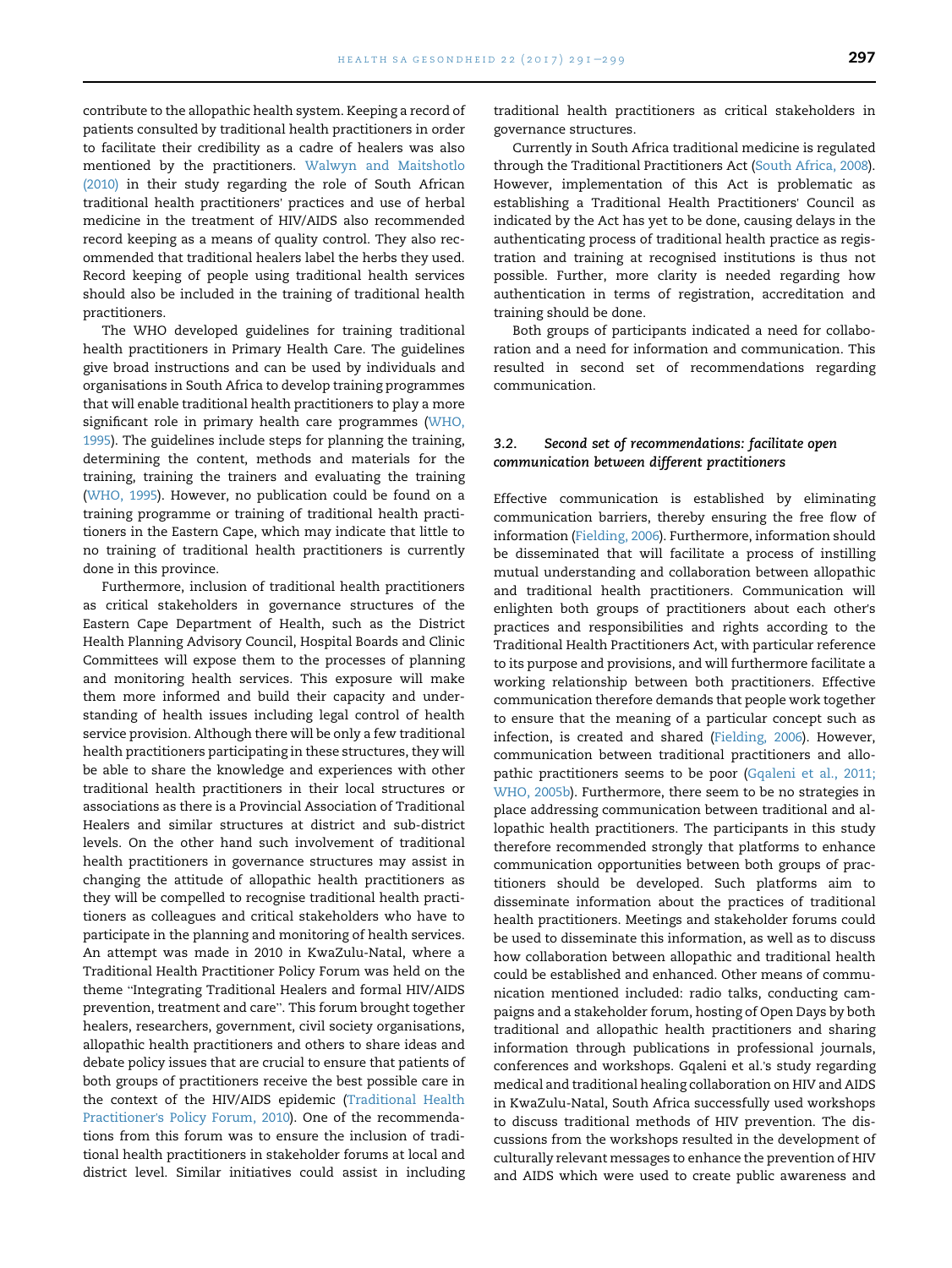<span id="page-7-0"></span>rebuild the image of traditional healing [\(Gqaleni et al., 2011\)](#page-8-0). Further, in the same province, a forum was established that brought stakeholders (including both groups of health practitioners) together to share ideas and debate policy issues that are crucial to ensure that patients of both groups of practitioners receive the best possible care in terms of HIV/AIDS ([Traditional Health Practitioner](#page-8-0)'s Policy Forum, 2010). Recommendations for policy change were made in terms of strengthening the essential role of traditional health practitioners in holistic HIV/AIDS prevention, treatment, care and support. This was enhanced by, amongst other things, setting up a regular dialogue mechanism between allopathic and traditional health practitioners at all levels [\(Traditional Health](#page-8-0) Practitioner'[s Policy Forum, 2010](#page-8-0)). However, up to date no similar initiatives could be found for the Eastern Cape Province. Efforts to facilitate open communication between both groups of practitioners could therefore be used not only to enhance collaboration between groups, but also to enhance safe practices to treat disease and improve awareness regarding the prevention of disease in communities at large. This is crucial since a significant proportion of these communities consult traditional healers, in combination with seeking regular medical treatment ([WHO, 2005a, 2005b](#page-8-0)).

Although the WHO urged member states, of which South Africa is one, to prepare specific legislation to govern the practice of traditional medicine as part of the national health legislation [\(WHO, 2001](#page-8-0)), of which the Traditional Health Practitioners Act is a culmination of, no formal model or strategy could be found that facilitates the collaboration between allopathic and traditional health practitioners. The proposed collaboration recommendations in this study can be implemented by applying various existing change theories and logic models. The agency or agent could play an important role in applying the correct models in order to implement the recommendations and facilitate collaboration.

# 3.3. Implications of the study

Implementation of both sets of recommendations did not form part of this study. However, before the implementation, the proposed sets of recommendations should undergo an expert panel review. The recommendations can be used to facilitate professional collaboration between allopathic and traditional health practitioners by facilitating mutual understanding, based on respect and acceptance. In addition, the recommendations can be used to facilitate open communication between allopathic and traditional health practitioners that will enhance team work in a multi-professional environment which will ultimately lead to improved patient care.

# 3.4. Limitations

Both sets of recommendations were informed by only a few allopathic health practitioners as two focus group discussions with a total of 10 allopathic health practitioners could be conducted due to the reality of staff shortages in the clinical situation. The sets of recommendations were based on interviews conducted with allopathic health practitioners and traditional health practitioners from the Amathole District Municipality only. More interviews with both groups of practitioners could have been held throughout South Africa. This could have informed the recommendations more comprehensively.

## 3.5. Recommendations for future research

The two sets of proposed recommendations focused on mutual understanding and communication. These sets of recommendations require further refinement through an expert panel review, as well as pilot testing their efficacy as an approach to facilitate collaboration between allopathic and traditional health practitioners.

# 4. Conclusions

This article showed that the support for the development of traditional medicine and the facilitation of collaboration between traditional health practitioners and allopathic health practitioners are promoted globally. A growing demand exists to use both groups of health practitioners to strengthen health care delivery.

Further, the development of the two sets of recommendations to facilitate collaboration between traditional health practitioners and allopathic health practitioners was outlined as these two groups of health practitioners were not working collaboratively in an optimal manner. The two sets of recommendations can be further developed by reviewing them by an expert panel. When implemented, the two sets of recommendations may assist in facilitating collaboration between the two groups of practitioners. However, for successful implementation, the collaborative process outlined in the recommendations through mutual understanding and open communication, will require buy-in from both groups of health practitioners and may take a considerable amount of time as the Traditional Health Practitioners Act (2008) has not been implemented up to today.

# Authors' contributions

NMT conducted the study, collected data, carried out the analyses. WTHB wrote the paper. RMVR and BP supervised the study, contributed to the manuscript and approved the final version.

#### Acknowledgements

The authors are grateful to all the traditional and allopathic health practitioners who participated in this study.

# references

[Adami, M. F. \(2005\). The use of triangulation for completeness](http://refhub.elsevier.com/S1025-9848(17)30076-5/sref1) purposes. [Nurse Researcher, 12](http://refhub.elsevier.com/S1025-9848(17)30076-5/sref1)(4), 19-[29](http://refhub.elsevier.com/S1025-9848(17)30076-5/sref1).

Austin, J. (2012). Choosing a birth care provider, traditional birth attendants. [http://www.birthtakesavillage.com/registered](http://www.birthtakesavillage.com/registered-midwives-traditional-birth-attendants/)[midwives-traditional-birth-attendants/.](http://www.birthtakesavillage.com/registered-midwives-traditional-birth-attendants/)